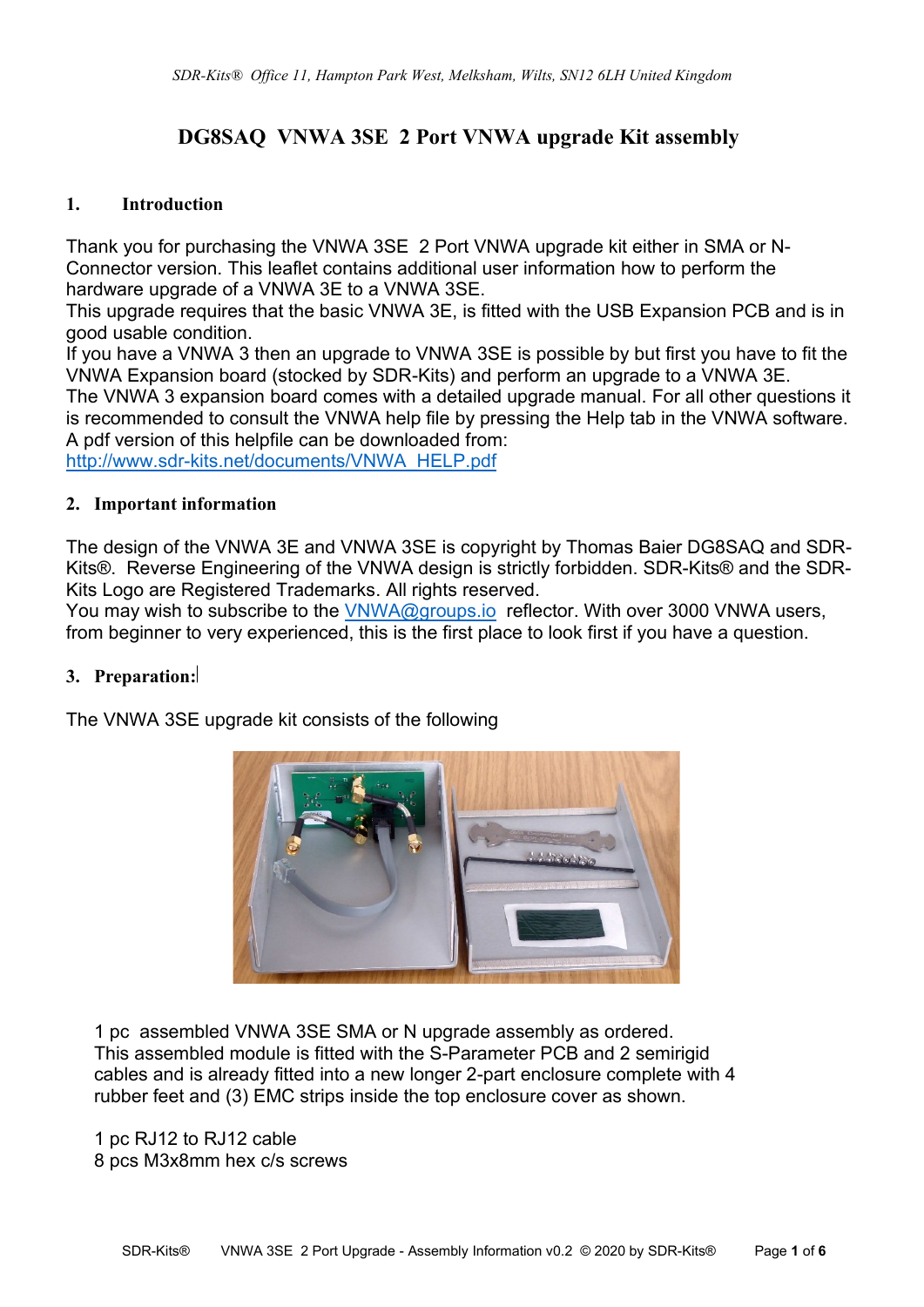- 4 pc M3x6mm hex c/s screws
- 1 pc 2mm hex tool
- 1 pc SDR-Kits SMA tool to fit 5mm, 5.5mm, 6mm and 8mm nuts
- 1 pc double-sided adhesive foam tape

### **4. Step by step upgrade**

4.1 Prepare the VNWA 3E by removing the VNWA 3E bottom cover. Remove the (4) hex screws using the 2mm hex key supplied. If one of the hex screws is damaged, then a T5 torque screw should offer sufficient grip to unscrew without the need to drill out the damaged screw**.** You need to save (4) of the (8) enclosure screws as these will be required for fitting the VNWA into the new enclosure.

4.2 Inspect the VNWA 3E chassis to determine if two slots are already present, as shown in the pictures below. If these slots are not present, then two slots 8mm x 2.5mm will need to be made in the brass chassis as shown below.

There are two options: one is filing the slots with a suitable key-file and alternative is to use a sheet metal nibbling tool.



 *Red arrow in above image shows location slot and filing method to avoid PCB contamination*

4.3 Filing the 2 slots, **Caution**, be careful that filing debris does not get deposited anywhere on the inside of the PCB. This can be prevented by;

4.3.1 Placing the Plastic covers over the VNWA front connectors

4.3.2 Use masking tape to cover the holes on the rear of the VNWA

4.3.3 Place the chassis partly on a piece wood or other and file upwards so the metal filings fall down as shown below.



*Location of front slot of VNWA 3E and showing method of filing board avoiding contamination*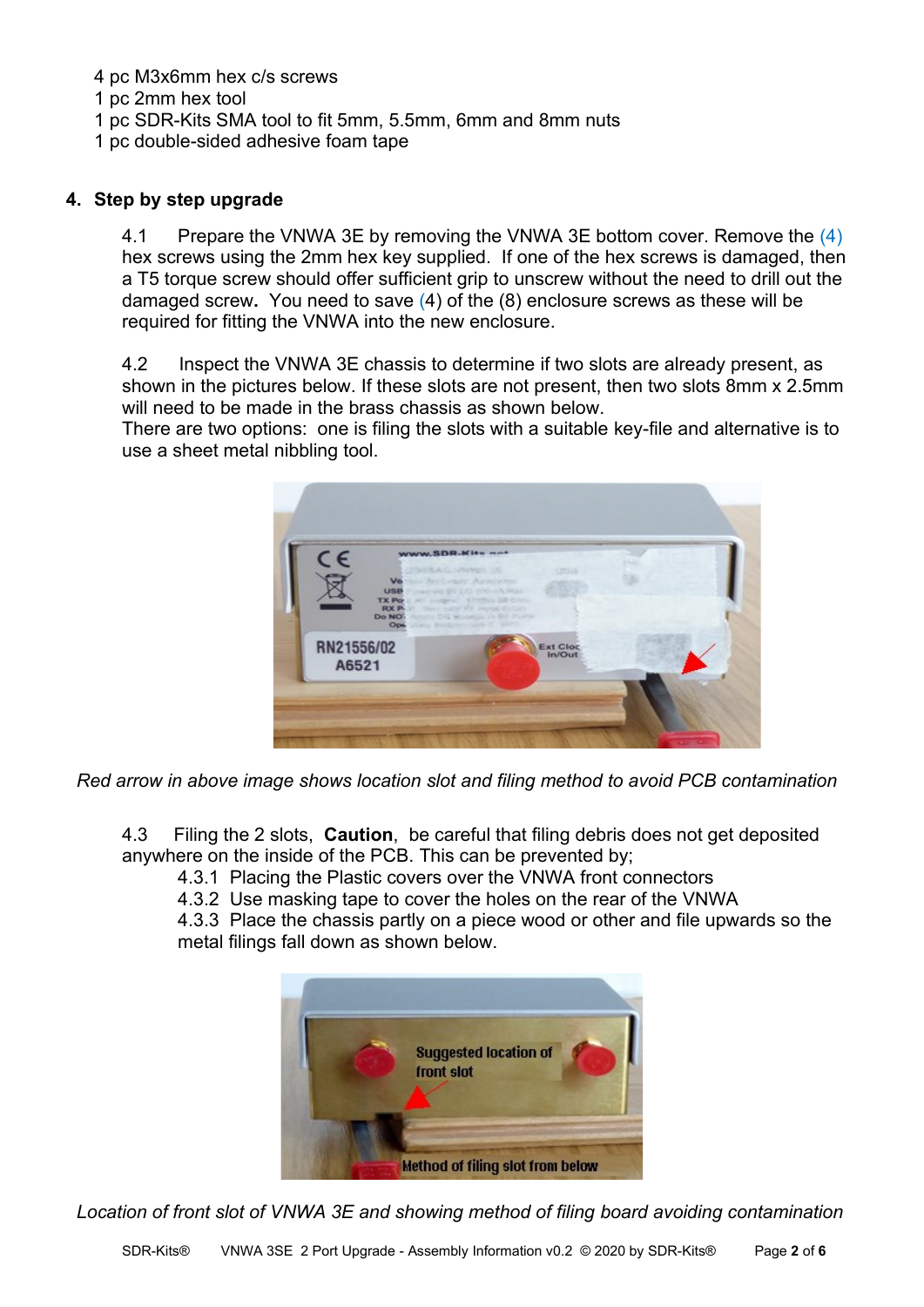4.4 Alternatively using a suitable **sheet nibbler tool** (available from SDR-Kits). The nibbler tool does the job easily in less than 10 seconds without any mess.



*See red arrows in above image for location of the slots*

4.5 If it is deemed necessary to remove the expansion board then this can be done by first de-soldering the connecting wire link from the expansion PCB to the center pin of the SMA clock connector. Then loosen the (3) M2.5 screws with felt washers accessible from the top of the PCB several turns. When all the screws have been loosened with the screwdriver push the screws down, which will push the expansion board out of the bottom connectors. Next remove the screws and felt washers completely and gently unplug the expansion board. Refitting is a reversal of the above steps.

4.6 After the slots have been made, remove the remaining VNWA 3E enclosure cover and save the (4) M3 screws. The VNWA 3E is now ready for fitting into the VNWA 3SE chassis. Protect the sharp edges of the two slots using small strips cut from the doublesided tape provided, plug-in the RJ12 cable into the front RJ12 socket and position the cable as shown in the picture below. Make sure that cable is protected from sharp edges by the tape supplied.



*Fitting of VNWA inside enclosure. Either RG405 or RG402 semirigid cables will be supplied with no difference in performance. RG405 are thinner but easier to fit.*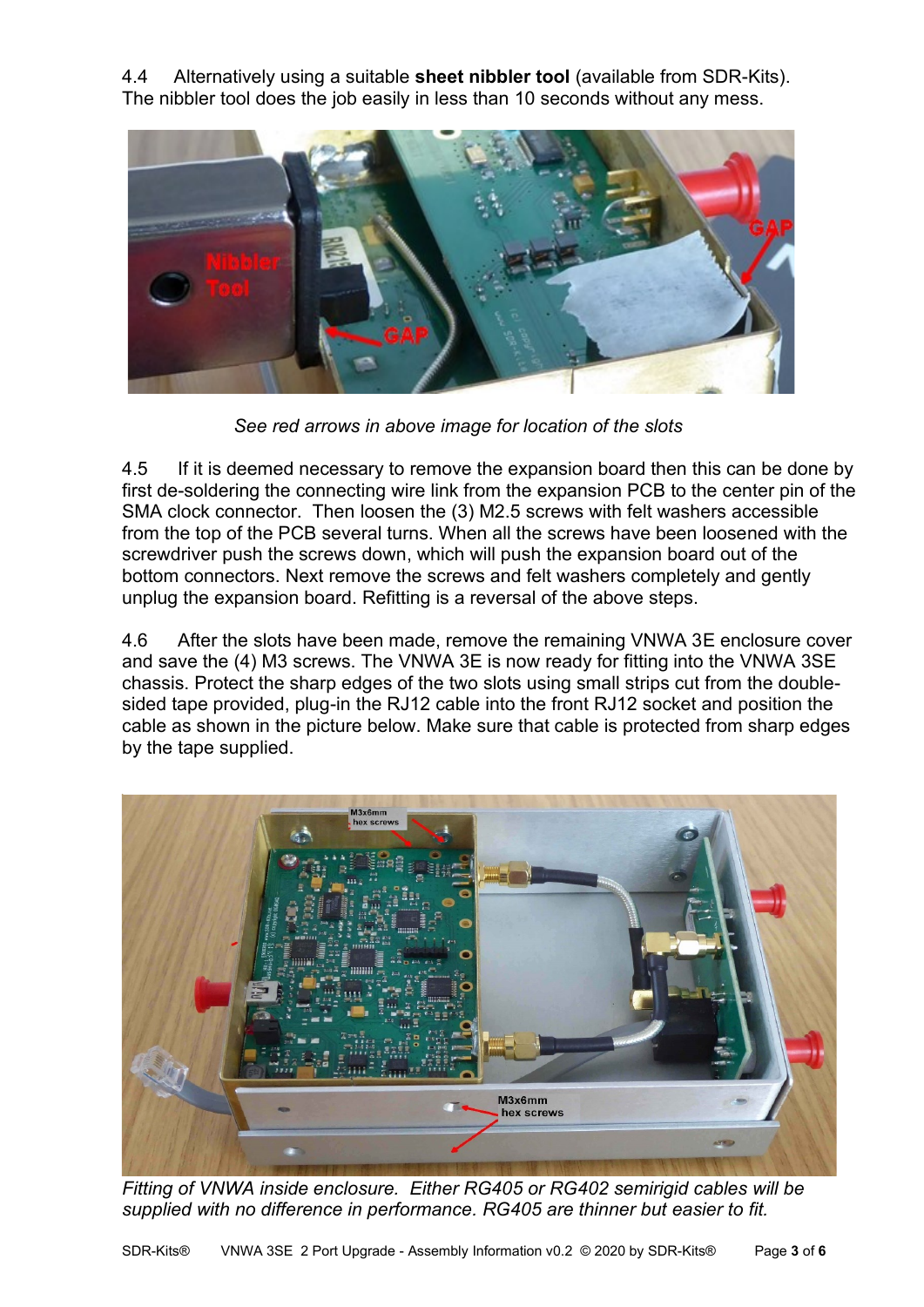4.7 Place the VNWA 3E assembly loosely into the upgrade Chassis and the bottom enclosure cover as shown in previous picture. CAREFULLY align the 2 pre-formed semirigid cables by hand so they mate **exactly** with the (2) SMA connectors on the front of the VNWA. Now **hand- tighten** the screws of the two SMA cables in turn till the connectors are fully screwed home. Adjust the semirigid cables as you go along by hand to avoid any undue tension.

4.8 Next tighten the SMA semirigid connectors to the front SMA connectors of the VNWA 3E to a torque of 0.45 Newton meter N-m  $=$  4 lb-inch The SMA connectors already screwed into the VNWA 3SE switch printed circuit board are already tightened to spec prior shipping and should not need adjusting.

4.9 Next step is to reposition the VNWA 3E module so the (4) holes on the side, marked with red arrows in the above image, are aligned. Gently slide the VNWA module forward, whilst adjusting the semirigid cables by hand until the holes are aligned and fit (2) M3 x 6mm c/s screws to to the 2 top holes. (These screws are recovered previously from removing the VNWA 3 enclosure covers). Next lift the VNWA3 SE chassis from the bottom cover and fit the remaining (2) M3 x 6mm c/s hex screws.

4.10 Final Assembly: Plug the RJ12 cable into the VNWA 3E socket at the back. Do a final inspection on position of the RJ12 cable through the 2 slots to ensure it is not pinched. Next fit into the bottom VNWA 3SE enclosure and screw together using (4) M3x8mm c/s hex screws supplied.

Align the three EMC strips inside the top cover with the VNWA 3SE front and the VNWA 3E front and rear panel and fit using the (4) remaining screws supplied in the kit.

End of assembly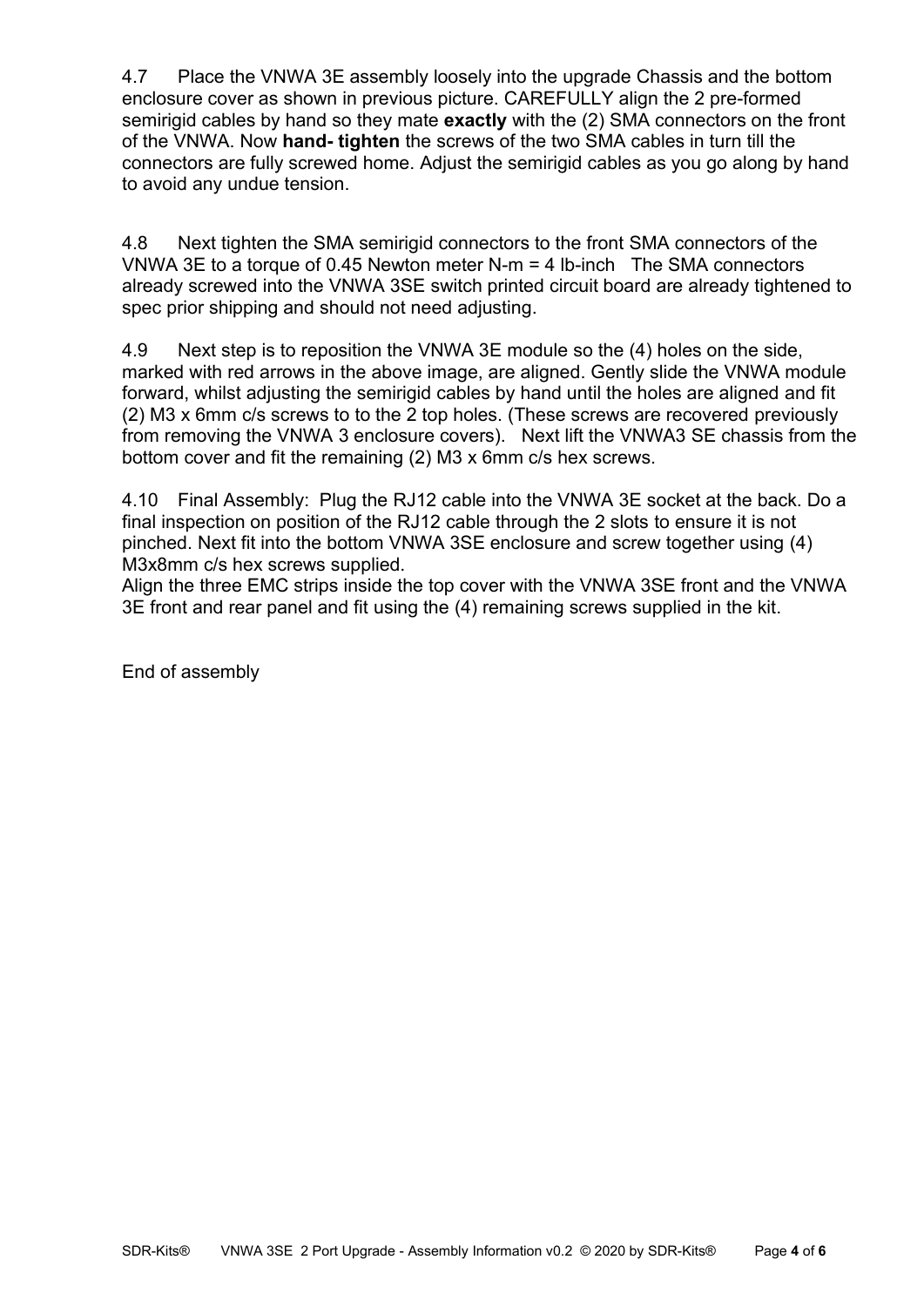# **5. Software configuration for VNWA 3SE 2-Port VNWA**

This chapter assumes that the VNWA 3E software and driver installation has been done and the VNWA application configuration has been done as described in the "VNWA 3E Getting Started Manual" supplied with the VNWA3E o can be downloaded from: [https://www.sdr-kits.net/documents/VNWA\\_W10\\_W8\\_W7\\_Installation.pdf](https://www.sdr-kits.net/documents/VNWA_W10_W8_W7_Installation.pdf)

- a) Start VNWA software application as usual
- b) Go to tab *Options* and select *Setup*
- c) Click on Tab *USB Settings* and click on *Test USB Interface*. If the result is not "Test passed without errors", check that the VNWA license code is correctly entered (see HELP file if necessary).
- d) Click on tab *Audio settings* and click on *Auto-Setup Audio Devices*. This will configure the 2 audio codecs correctly

Configuring VNWA 3SE 2-Port functionality for the first time on a VNWA:

e) Click on tab *Instrument Settings* - the following window should be displayed:



f) Before the upgrade to the VNWA 3SE, the field **S-Parameter Test Set** is set to *none***.** For the VNWA 3SE with 2-Port operation, this field must be set *auto control*. You can specify *manual control* if required. Check and set the other fields as shown above. These settings are stored inside the VNWA hardware; thus the setting will be correct when the user launches the VNWA application with the VNWA 3SE connected.

**Note:** A 2-Port VNWA will only switch to Port 2 when setup to measure S12 and S22 data.